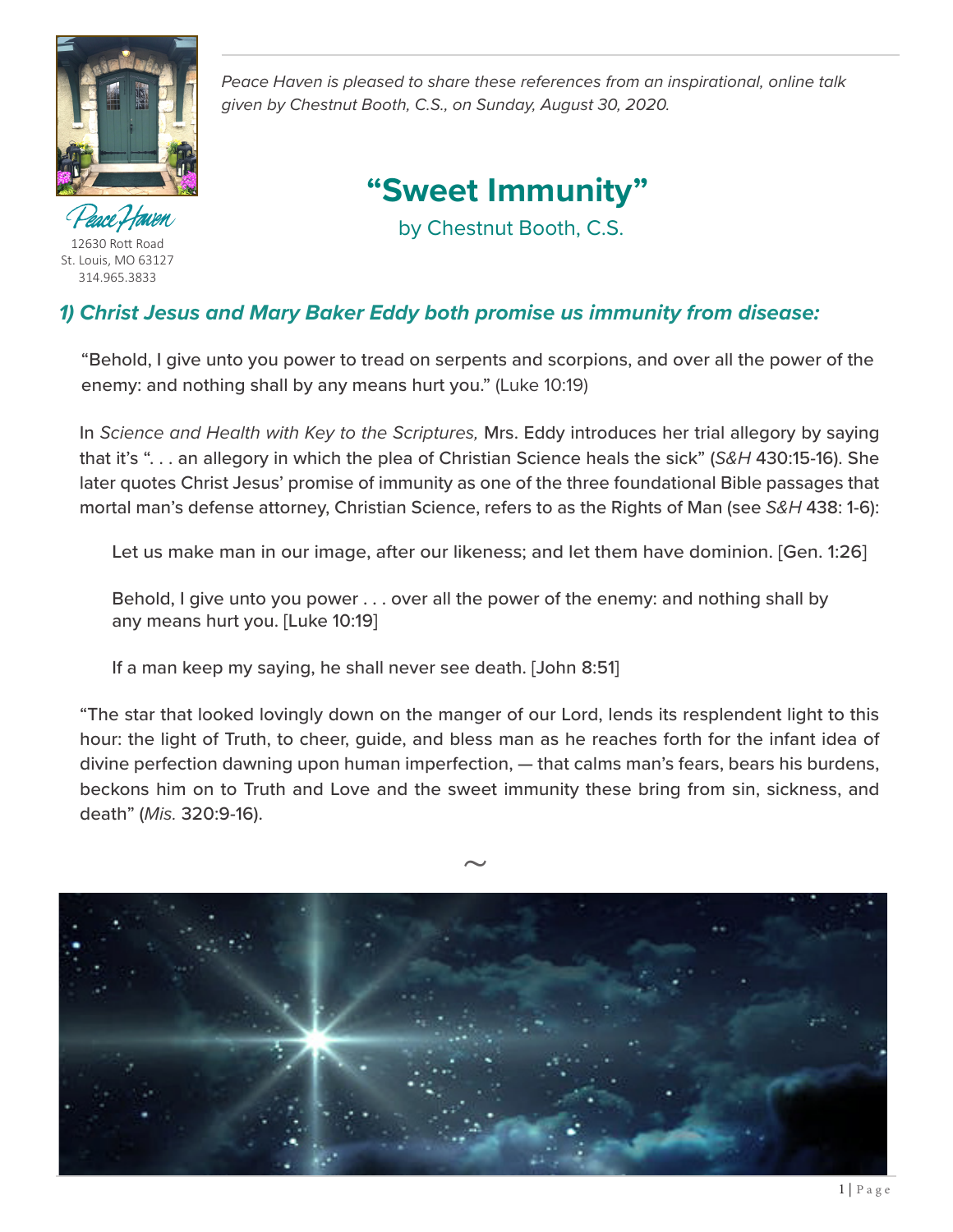#### *2. We can heal infectious disease by knowing the truth about all God's creatures—the tiny ones as well as the big ones.*

 "All of God's creatures, moving in the harmony of Science, are harmless, useful, indestructible." (*S&H* 514:28–30)

 "The wolf also shall dwell with the lamb, and the leopard shall lie down with the kid; and the calf and the young lion and the fatling together; and a little child shall lead them. And the cow and the bear shall feed; their young ones shall lie down together: and the lion shall eat straw like the ox. And the sucking child shall play on the hole of the asp, and the weaned child shall put his hand on the cockatrice's den. They shall not hurt nor destroy in all my holy mountain: for the earth shall be full of the knowledge of the LORD, as the waters cover the sea." (Isa. 11:6–9)

 "This creation consists of the unfolding of spiritual ideas and their identities, which are embraced in the infinite Mind and forever reflected. These ideas range from the infinitesimal to infinity . . ." (*S&H* 502:29)

 "Love giveth to the least spiritual idea might, immortality, and goodness, which shine through all as the blossom shines through the bud." (*S&H* 518:19–21)

"'Love thine enemies' is identical with 'Thou hast no enemies.'" (*Mis*. 9:9–10)

 "He shall deliver thee in six troubles: yea, in seven there shall no evil touch thee. . . . neither shalt thou be afraid of the beasts of the earth. . . . the beasts of the field shall be at peace with thee." (Job 5:19, 22, 23)

 $\sim$ 

#### *3) Never waste a challenge! Take pleasure in the necessities of this challenge!*

 ". . . I take pleasure in infirmities, in reproaches, in necessities, in persecutions, in distresses for Christ's sake: for when I am weak, then am I strong." (II Cor. 12:10)

"The apostle Paul insists on the rare rule in Christian Science that we have chosen for a text; a rule that is susceptible of proof, and is applicable to every stage and state of human existence. The divine Science of this rule is quite as remote from the general comprehension of mankind as are the so-called miracles of our Master, and for the sole reason that it is their basis. . . . Christians today should be able to say, with the sweet sincerity of the apostle, "I take pleasure in infirmities,"  $-1$ enjoy the touch of weakness, pain, and all suffering of the flesh, because it compels me to seek the remedy for it, and to find happiness, apart from the personal senses." (*Mis*. 200:11–17, 20–25)

"The very circumstance, which your suffering sense deems wrathful and afflictive, Love can make an angel entertained unawares." (*S&H* 574:27–30)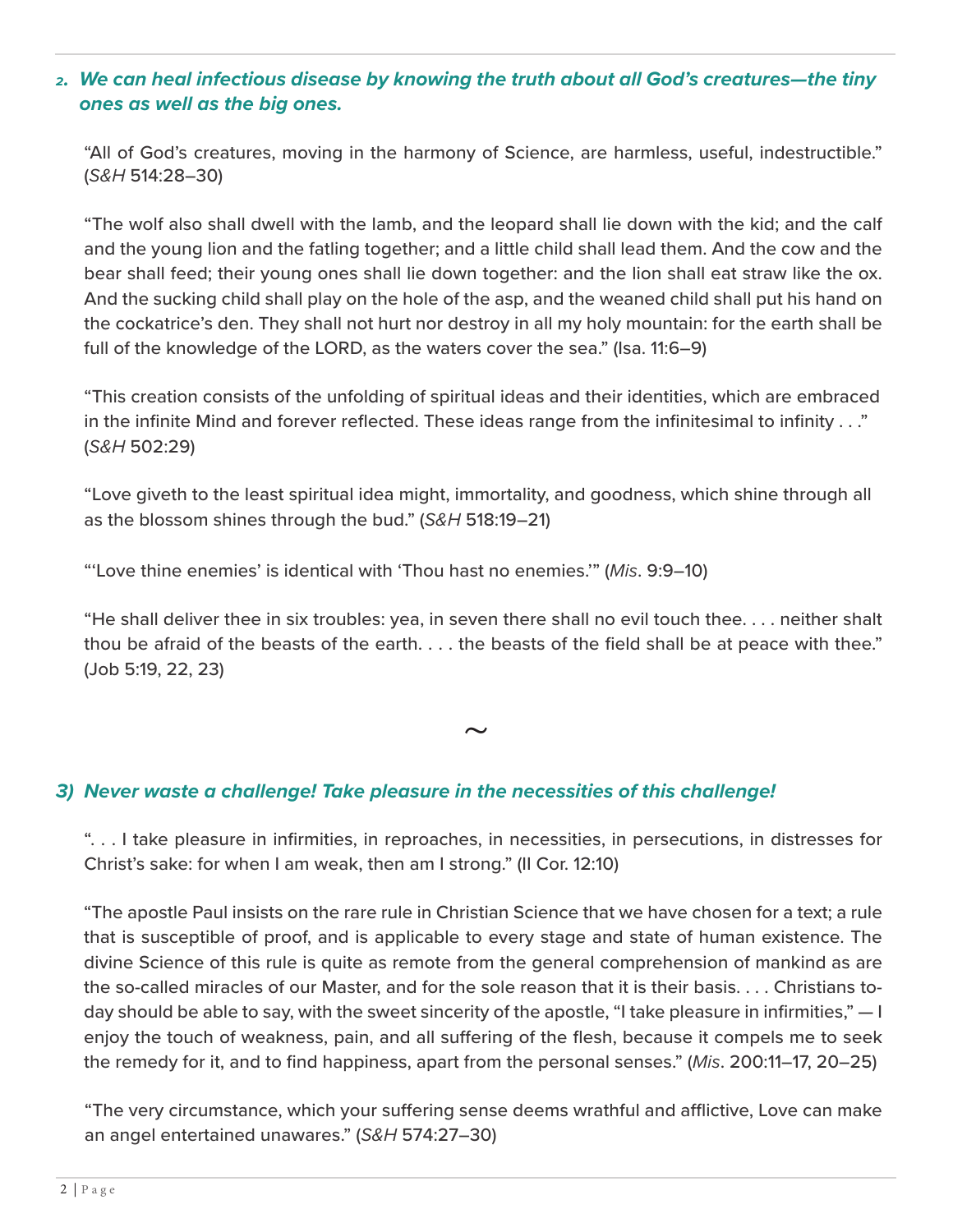3 continued) *– Never waste a challenge! Take pleasure in the necessities of this challenge!*

"The 'secret place,' whereof David sang, is unquestionably man's spiritual state in God's own image and likeness, even the inner sanctuary of divine Science, in which mortals do not enter without a struggle or sharp experience, and in which they put off the human for the divine." (*My* 244:15–19)

". . . I kiss the cross, and wake to know / A world more bright." (*Mis.* 397:3-4*)*

"O make me glad for every scalding tear, / For hope deferred, ingratitude, disdain! / Wait, and love more for every hate, and fear / No ill,—since God is good, and loss is gain." (*Mis.* 389:14-17)

". . . I will follow and rejoice / All the rugged way." (*Mis.* 398:3-4)

"My brethren, count it all joy when ye fall into divers temptations;" (James 1:2)

"The greatest wrong is but a supposititious opposite of the highest right." (*S&H* 368:1–2)

"Every day makes its demands upon us for higher proofs rather than professions of Christian power. . . . This is an element of progress, and progress is the law of God, whose law demands of us only what we can certainly fulfil." (*S&H* 233:1–2, 5)

 $\sim$ 

## *4) Christian Scientists have a job to do: Stop the contagion.*

"At a time of contagious disease, Christian Scientists endeavor to rise in consciousness to the true sense of the omnipotence of Life, Truth, and Love, and this great fact in Christian Science realized will stop a contagion." (*My* 116:2-5)

 $\sim$ 

# *5) What makes disease catching? And what prevents it? Mrs. Eddy's article "Contagion" has the answers.*

"Common consent is contagious, and it makes disease catching." (*Mis*. 228:28-29)

"People believe in infectious and contagious diseases, and that any one is liable to have them under certain predisposing or exciting causes. This mental state prepares one to have any disease whenever there appear the circumstances which he believes produce it." (*Mis*. 228:30–4)

"A calm, Christian state of mind is a better preventive of contagion than a drug, or than any other possible sanative method; and the "perfect Love" that "casteth out fear" is a sure defense." (*Mis*. 229:24-28)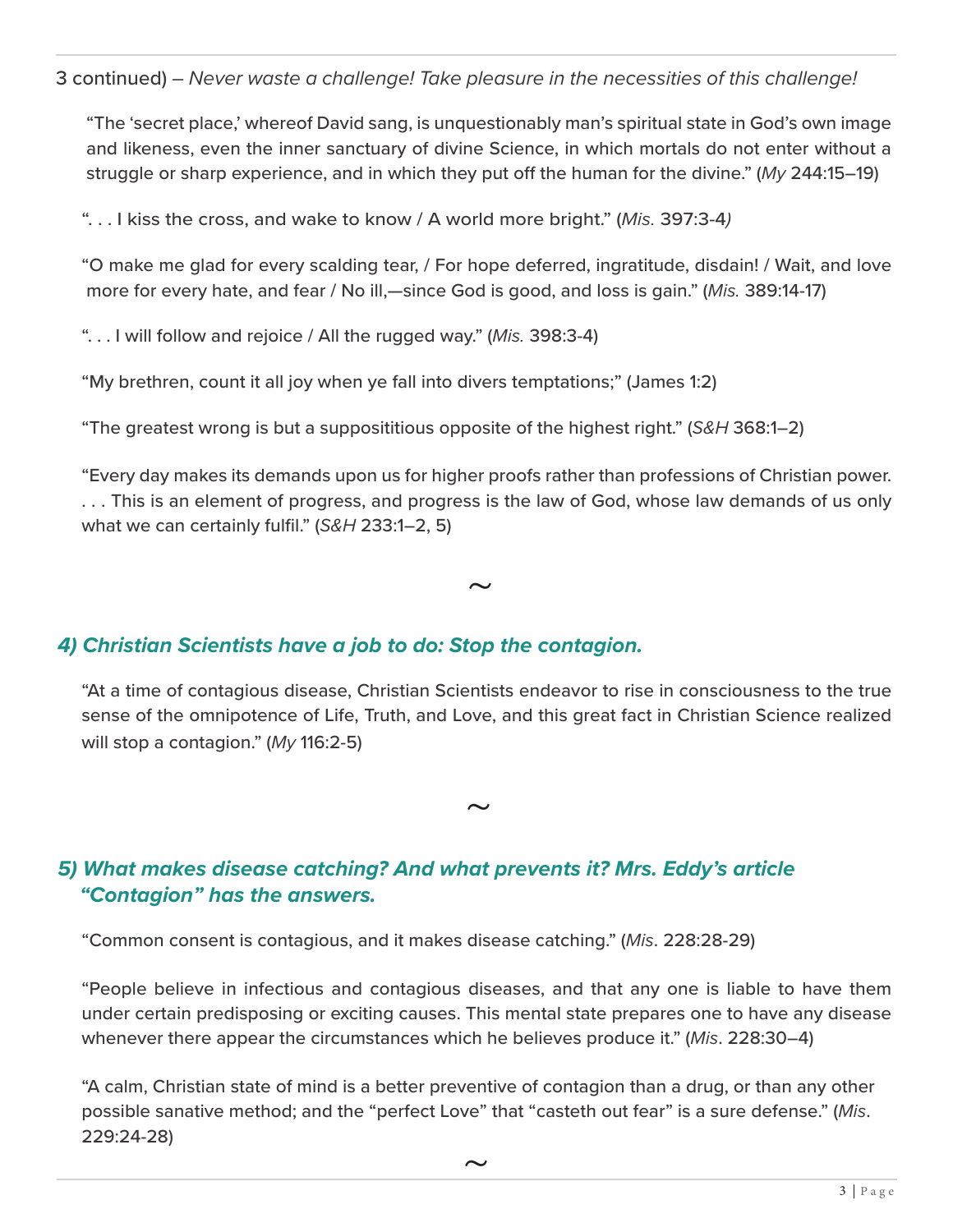#### *6) We can be law-abiding, good neighbors while also being mentally independent.*

"I believe in obeying the laws of the land." (*My* 220:12 (only))

 "Rather than quarrel over vaccination, I recommend, if the law demand, that an individual submit to this process, that he obey the law, and then appeal to the gospel to save him from bad physical results." (*My* 219:29–1)

 "I say, 'Render to Caesar the things that are Caesar's.' . . . Where vaccination is compulsory, let your children be vaccinated, and see that your mind is in such a state that by your prayers vaccination will do the children no harm. So long as Christian Scientists obey the laws, I do not suppose their mental reservations will be thought to matter much." (*My* 344:25 (only), 30–5)

 "If you believe that you are sick, should you say, "I am sick"? No, but you should tell your belief sometimes, if this be requisite to protect others." (*S&H* 461:16–18)

"Honesty is spiritual power." (*S&H* 453:16 only)

 "The tender word and Christian encouragement of an invalid, pitiful patience with his fears and the removal of them, are better than hecatombs of gushing theories, stereotyped borrowed speeches, and the doling of arguments, which are but so many parodies on legitimate Christian Science, aflame with divine Love." (*S&H* 367:3-9)

## **7) While we comply with the health departments' best practices to lessen our neighbors' fears, we don't rely on them for our own health. For that we have a spiritual best practice!**

 $\sim$ 

 "You would never think that flannel" [or masks or social distancing or hand washing] "was better for warding off pulmonary disease than the controlling Mind, if you understood the Science of being." (*S&H* 63:1)

 "It is well to be calm in sickness; to be hopeful is still better; but to understand that sickness is not real and that Truth can destroy its seeming reality, is best of all, for this understanding is the universal and perfect remedy." (*S&H* 393:32-4)

 "Stand porter at the door of thought. Admitting only such conclusions as you wish realized in bodily results, you will control yourself harmoniously. When the condition is present which you say induces disease, whether it be air, exercise, heredity, contagion, or accident, then perform your office as porter and shut out these unhealthy thoughts and fears. Exclude from mortal mind the offending errors; then the body cannot suffer from them." (*S&H* 392:24–32)